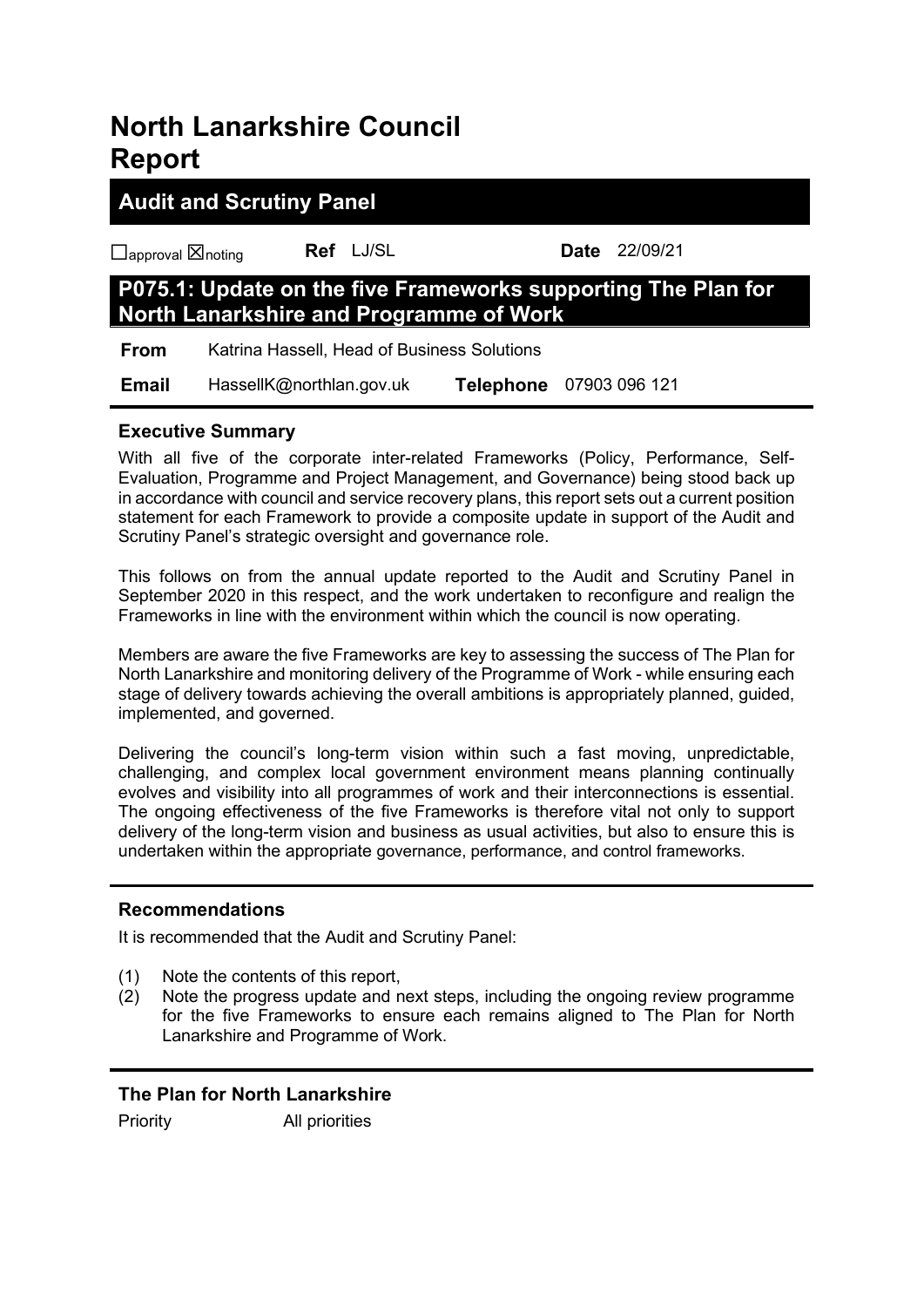Ambition statement All ambition statements

- 1.1 The Plan for North Lanarkshire is now well established as the long-term strategic direction for the council, partners, and other stakeholders and, most importantly, for each unique local community and the people who *Live, Learn, Work, Invest, and Visit* within North Lanarkshire. It's a Plan with a shared ambition of inclusive growth and prosperity for all and a fairer distribution of wealth across all local communities.
- 1.2 As a key resource for delivering and sustaining the long-term ambition, the Programme of Work (now in its third iteration), provides a clear roadmap for work across council services and with partners. It allows for plans of action and policies to be developed that inform the projects, activities, services, technologies, and resources that need to be harnessed in order to seize the most and best opportunities to deliver on the longterm strategy, while achieving value for money in the here and now.
- 1.3 The five strategic frameworks supporting The Plan for North Lanarkshire and Programme of Work are equally well established:
	- **Strategic Policy Framework**
	- Strategic Performance Framework
	- **Strategic Self-Evaluation Framework**
	- Strategic Governance Framework
	- Programme and Project Management Framework
- 1.4 These five inter-related frameworks are key to assessing the success of The Plan for North Lanarkshire and monitoring delivery of the Programme of Work - while ensuring each stage of delivery towards achieving the overall ambitions is appropriately planned, guided, implemented, and governed.
- 1.5 The ensure these frameworks continue to align to, and support delivery of, The Plan for North Lanarkshire and Programme of Work, all five are on an annual review and refresh programme as part of the strategic oversight and accountability arrangements that support the overall Programme of Work. This also helps the council to ensure it is proactive in responding to social, economic, and environmental trends and changes in legislation and governance, as well as the broad range of national policy changes and new developments that have an impact locally.
- 1.6 Members of the Audit and Scrutiny Panel will recall the report in September 2020 which provided an update on work undertaken to further develop the Frameworks and ensure the contents of each was on a timetable for review at an appropriate interval and reported to the relevant committee, as appropriate. This report also advised the recovery status of these Frameworks in light of the pandemic; each was assessed in line with council and service recovery plans and assigned a recovery timescale of March 2021.
- 1.7 Notwithstanding this, work has continued throughout 2021 to continue to develop and update the Frameworks and various reports in this respect have been provided to the Audit and Scrutiny Panel throughout the year. This annual report sets out the current position statement for each of the five Frameworks to provide a composite update in support of the Audit and Scrutiny Panel's strategic oversight and governance role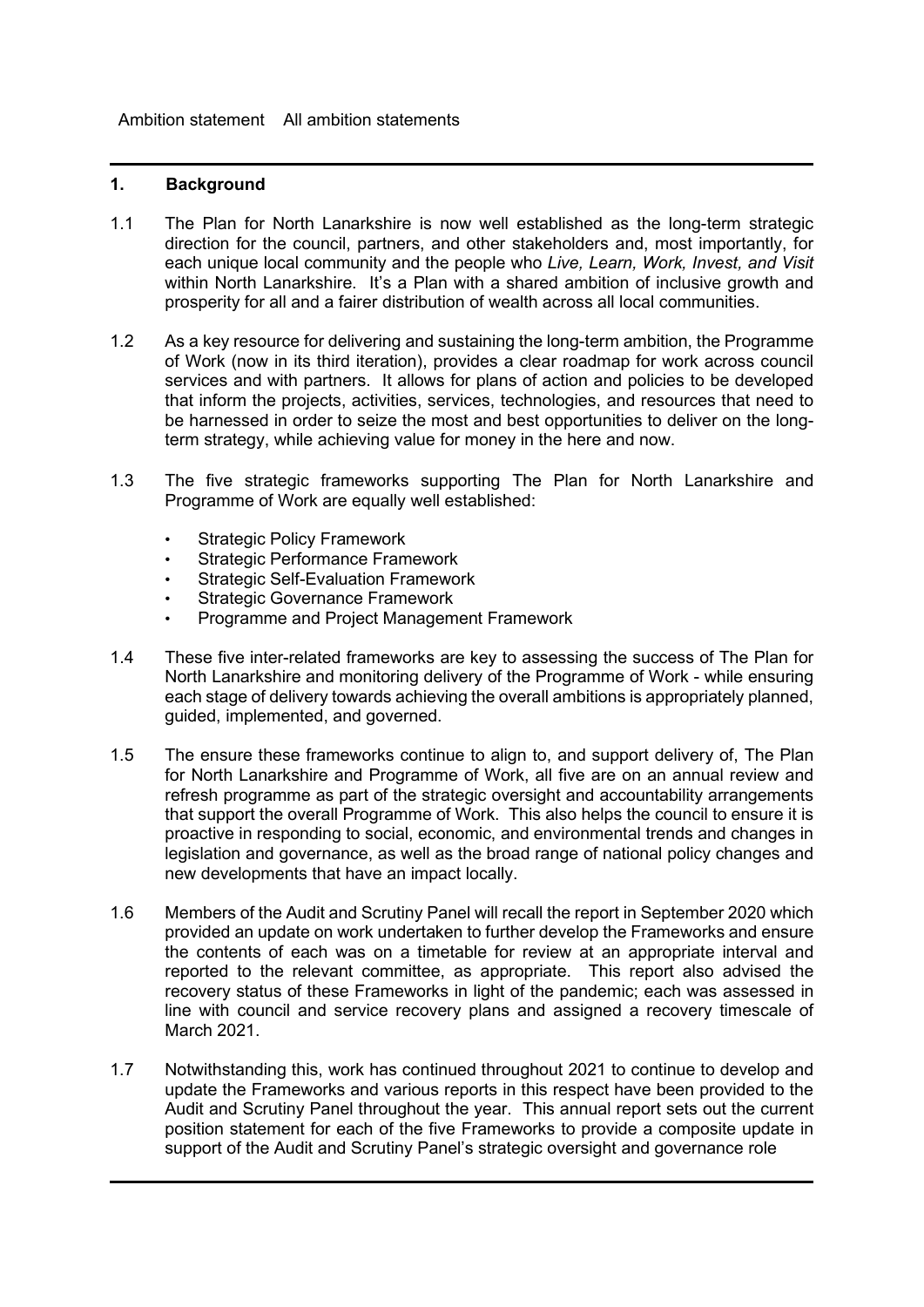# **2. Update**

# **1. Strategic Policy Framework**

#### **Background**

- 2.1 Approved in September 2018, the Strategic Policy Framework provides a way to regularly monitor and evaluate the range of council strategies, policies, and plans. This aims to ensure services and activities remain aligned to The Plan for North Lanarkshire and enable the required resources and working practices needed to facilitate delivery of the long-term vision.
- 2.2 The composite *strategic oversight and governance* report presented to the Audit and Scrutiny Panel in September 2020 updated on the further development of the Strategic Policy Framework and supporting review programme for the range of strategies, policies, and plans therein. This included work to:
	- Ensure that specific strategies, policies, and plans were updated in line with the review programme and supporting guidance and reported to the relevant committee in accordance with the timeline.
	- Create a dedicated section on the website to hold all strategies, policies, and plans [\(https://www.northlanarkshire.gov.uk/your-council/council-strategies-and-plans\)](https://www.northlanarkshire.gov.uk/your-council/council-strategies-and-plans). This includes all sub policies which support higher level strategies. The launch of the new platform for the council's website in November 2020 saw further enhancements in this respect, with improvements in terms of the accessibility of pdf documents.
	- Continue to assess the range of strategies, policies, and plans for rationalisation and adaptation, for example the integration of the eight inter-related sub policies within the Digital and IT Strategy.

#### Current position

- 2.3 A recent update in respect of the Strategic Policy Framework was reported to the Audit and Scrutiny Panel in June 2021 as part of Audit Scotland's interim management report for 2020/21. This updated on implementing the recommendation from the Best Value Assurance Report (BVAR) in respect of this framework, i.e. *"Revised strategies,*  policies and plans should be developed to deliver the programme of work that *underpins the council's ambitious vision, based on its five priorities"*.
- 2.4 The Audit Scotland interim management report acknowledged the impact of the coronavirus pandemic on the council's usual activity of maintaining the strategic frameworks which support The Plan for North Lanarkshire and Programme of Work and ensure good governance. This report also recognised the clear commitment from the council to realign these frameworks in light of the impact of the pandemic on council operations and noted that 28 of the 31 policies and strategies included in the Strategic Policy Framework had been updated and approved at committee since the implementation of the Framework in 2018.
- 2.5 The interim management report concluded by categorising the BVAR recommendation as *complete* given the "*robust process in place to ensure policies and strategies are kept up to date and regularly reviewed to ensure they are aligned to The Plan and any laws and regulation*s".

#### Next steps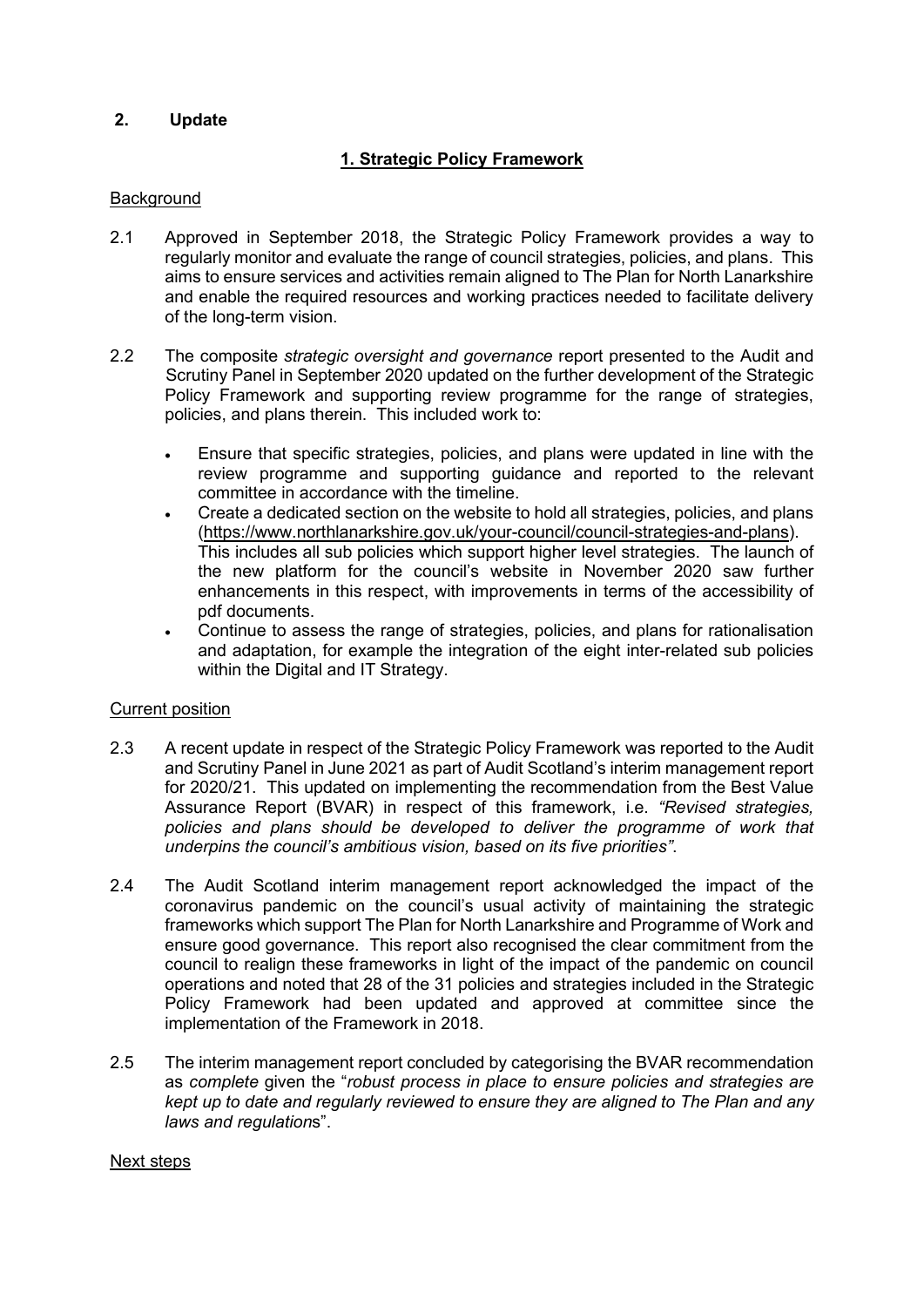- 2.6 As Members of the Audit and Scrutiny Panel are aware, all five Frameworks that support The Plan for North Lanarkshire and Programme of Work are themselves an item on the Programme of Work for 2021/22 for an annual review and refresh. The refreshed Strategic Policy Framework is therefore scheduled to be reported to Policy and Strategy Committee in cycle 4 of 2021.
- 2.7 Work to review and refresh the Strategy Policy Framework is already underway and includes the following:
	- An update of the review programme to ensure all strategies, policies, and plans are kept under review, updated as required, and reported to the relevant committee.
	- Identifying any gaps in terms of strategy or policy development in line with the five priorities set out in The Plan for North Lanarkshire.
	- A further review of the guidance accompanying the Strategic Policy Framework to ensure strategies, policies, and plans are developed in a standardised manner, consistently use a common format, and roles and responsibilities are clear. This also includes further strengthening the guidance to ensure appropriate consultation and engagement with all relevant stakeholders continues to take place.
	- Consideration of the uncertain, complex, and changing local government environment within which the council now operates and the impact this may have on strategy and policy development moving forward. This includes consideration of the impact of the coronavirus pandemic and the resultant social and economic effects on the people and communities of North Lanarkshire.
	- Enhancing cross service collaboration to avoid strategies or policies pulling in different directions and ensure a positive impact of a policy on one aspect of North Lanarkshire's population, for example, does not have a negative effect on another.
	- The integration of particular impacts into the development of strategies, policies, and plans, as appropriate, e.g. similar to the impacts on the committee report template, i.e. carbon, technology/digital, equalities, and the Fairer Scotland Duty.
	- Further development of the hierarchy approach supporting the Strategic Policy Framework. This aims to provide a clear structure for the development of strategies and policies that identifies lines of authority and reporting, improves accountability for actions or decisions at different management levels, and differentiates between strategies or polices that are designed to ensure compliance with laws and regulations, facilitate delivery of the ambitions set out in The Plan for North Lanarkshire, or standardise internal processes.

# **2. Strategic Performance Framework**

- 2.8 Members will recall the detailed Strategic Performance Framework, approved at committee in September 2019, sets out the framework for performance measurement at three levels. This approach to strategic performance measurement aims to collectively provide an overview of performance to help understand the impact of council activities on improving services and outcomes for the people and communities of North Lanarkshire. The evidence presented through this framework allows for day to day activities, and progress towards achieving the long-term vision set out in The Plan for North Lanarkshire, to be regularly monitored, reported, assessed, and scrutinised.
- 2.9 The composite *strategic oversight and governance* report presented to the Audit and Scrutiny Panel in September 2020 updated on: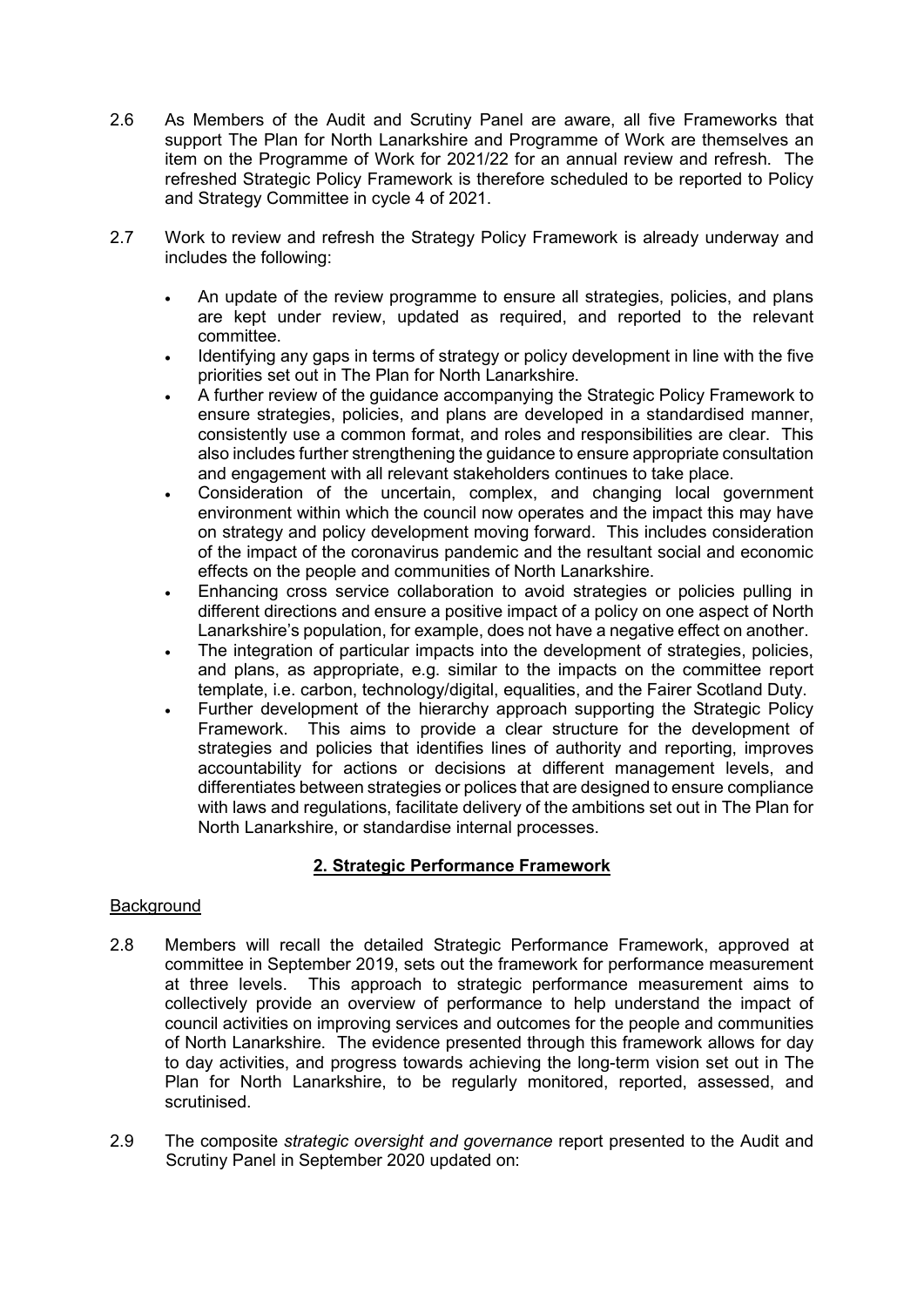- Performance reporting arrangements, aligned to the Strategic Performance Framework, implemented for service committees and the Audit and Scrutiny Panel during 2019 and 2020.
- The results of a desktop exercise which highlighted the impact of the pandemic on the availability of resources and information across services and the corresponding ability of services to be able to provide performance results to be reported. This also highlighted that all measures in the Strategic Performance Framework related to services that had either been suspended, were operating at a reduced level, or which had changed ways of working in order to continue operating.
- The introduction of a tailored suite of monthly performance measures which were regularly monitored by the Corporate Management Team. This included a national data dashboard of Covid indicators through which important aspects of the local government response were monitored.
- The next steps which included a review of the indicators in the Strategic Performance Framework to ensure they remained fit for purpose and aligned to The Plan for North Lanarkshire.

# Current position

- 2.10 A report to the Audit and Scrutiny Panel in March 2021 provided an update in terms of:
	- Presentation of the latest results from the Level 1 indicators in the Strategic Performance Framework to the Policy and Strategy Committee in March 2021. These results were presented in conjunction with the achievements from the 2020 Programme of Work.
	- The extent of statutory and strategic performance reporting which continued to the Audit and Scrutiny Panel and service committees from cycle 4 in 2019 to cycle 1 in 2021, notwithstanding the impact of the pandemic on availability of resources and information.
	- Implementation of a performance reporting schedule for 2021/22 for statutory, strategic, and service reporting.
	- Implementation of five non negotiable standards to be applied when reporting performance (i.e. aligned, consistent, transparent, in context, and balanced).
- 2.11 A presentation to the Audit and Scrutiny Panel meeting in March 2021 by the Improvement Service facilitated Members' oversight of the latest performance benchmarking results from one of the benchmarking frameworks aligned to the Strategic Performance Framework. A separate report and presentation on the Audit and Scrutiny Panel agenda today (*The Plan for North Lanarkshire - Performance benchmarking*) provides a further update in this respect.
- 2.12 In addition, a Strategic Performance Framework pilot is underway that is aims to report the latest performance results for the:
	- Head of Regulatory Services and Waste Solutions to the Environment and Transportation Committee on 25 August 2021
	- Head of Business Solutions to the Transformation and Digitisation Committee on 1st September 2021.
	- Head of Financial Solutions to the Finance and Resources Committee on 23rd September 2021.
- 2.13 This approach reaffirms the responsibilities of the service committee in terms of the Strategic Performance Framework and sets out the latest performance results to allow Elected Members to monitor, assess, and scrutinise performance in order to identify areas requiring improvement and inform future decision making. This also aims to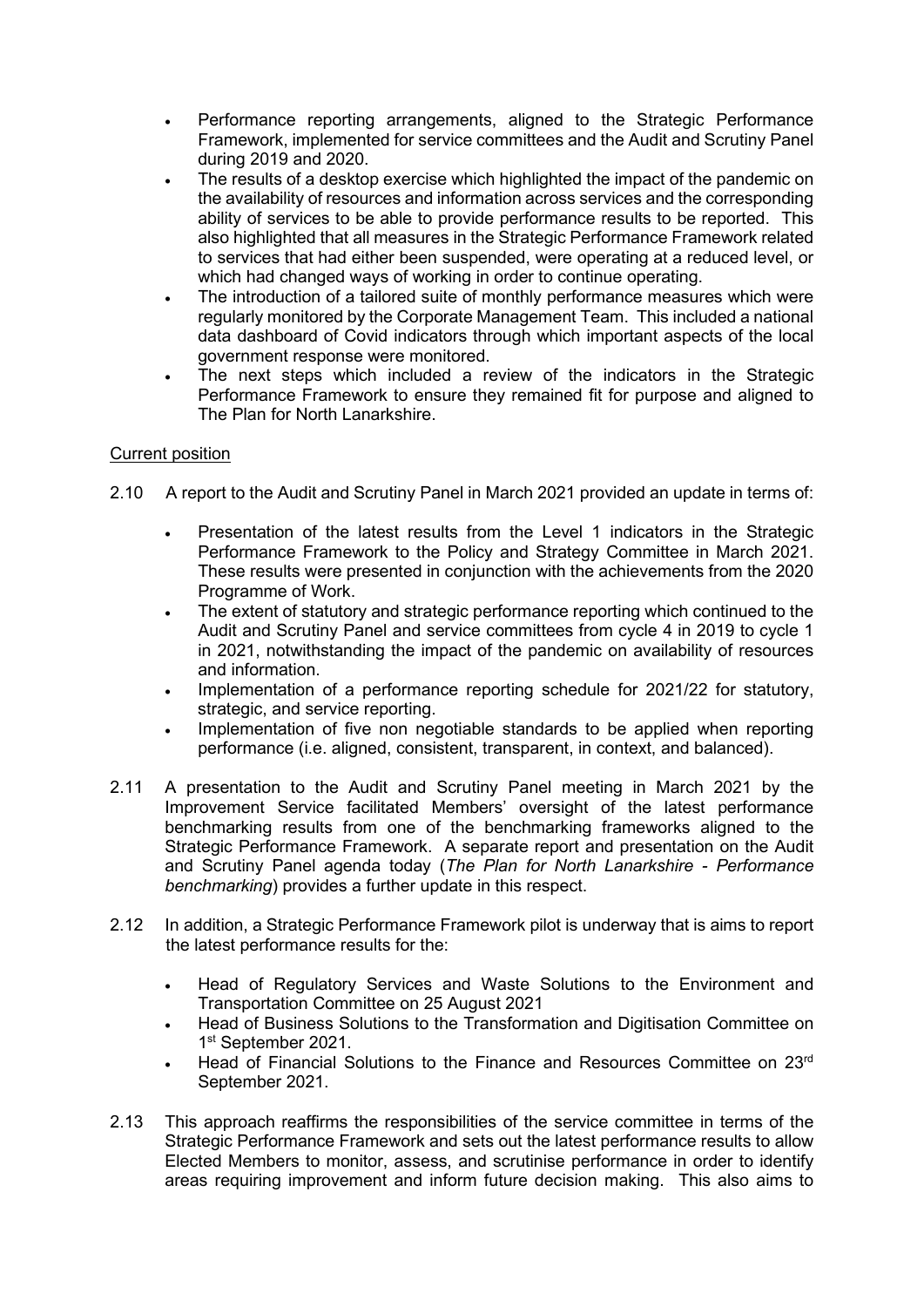ensure performance reporting remains effective in achieving the best fit between reporting on progress against the council's long-term vision and delivering on what matters today locally.

2.14 Trends from previous years performance results are presented to enable an assessment of the impact of the pandemic on the delivery of council services over time. Latest results, based on available information at the time of reporting, are also included to provide as live a picture of performance as possible. The suite of performance indicators also includes information from the nationally developed Covid data dashboard, set up to enable important aspects of the council's response to the pandemic to be monitored. This also means that the suite of performance information presented reflects as full and complete a picture of service performance as possible.

# Next steps

- 2.15 In line with the annual review and refresh for the Strategic Performance Framework, as outlined in the Programme of Work for 2021/22, further work is underway to provide a progress update in cycle 4 of 2021 in this respect. This will include:
	- An assessment of the effectiveness of three pilots to the service committees in August/September 2021. This will inform the process to be implemented for performance reviews at service committees for the remaining Heads of Service, and the corresponding reporting timetable to be implemented moving forward.
	- An update to the Strategic Performance Framework document itself which will incorporate changes to the three levels of performance measures therein following the review of the performance indicators.
	- Work undertaken with Heads of Service to review and update the corresponding targets and thresholds.
	- An update of the Strategic Performance Framework annual reporting schedule for 2022/23.

# **3. Strategic Self-Evaluation Framework**

- 2.16 Approved in 2018, the Strategic Self-Evaluation Framework asks the questions *How well are we doing? How do we know?* and *How can we do better?* to ensure the council has a way of regularly assessing practices, recognising strengths, and identifying areas for improvement.
- 2.17 The subsequent approval of The Plan for North Lanarkshire and Programme of Work in 2019 provide a clear strategic framework for self-evaluation purposes with alignment to the 25 ambition statements enabling the relationship between strategy and delivery to be assessed in order to identify areas of good practice and areas for improvement that can be fed back into the decision making process.
- 2.18 The composite *strategic oversight and governance* report presented to the Audit and Scrutiny Panel in September 2020 advised the following:
	- A 12 week self-evaluation programme to assess the 25 ambition statements was scheduled to take place from February to May 2020, but at the time that the country moved into lockdown in March 2020, step 2 of the 4 steps in the 12 week programme was underway. The subsequent impact of the pandemic and implementation of council and service recovery plans meant delivering the 12 week programme because impracticable and unable to be resourced and did not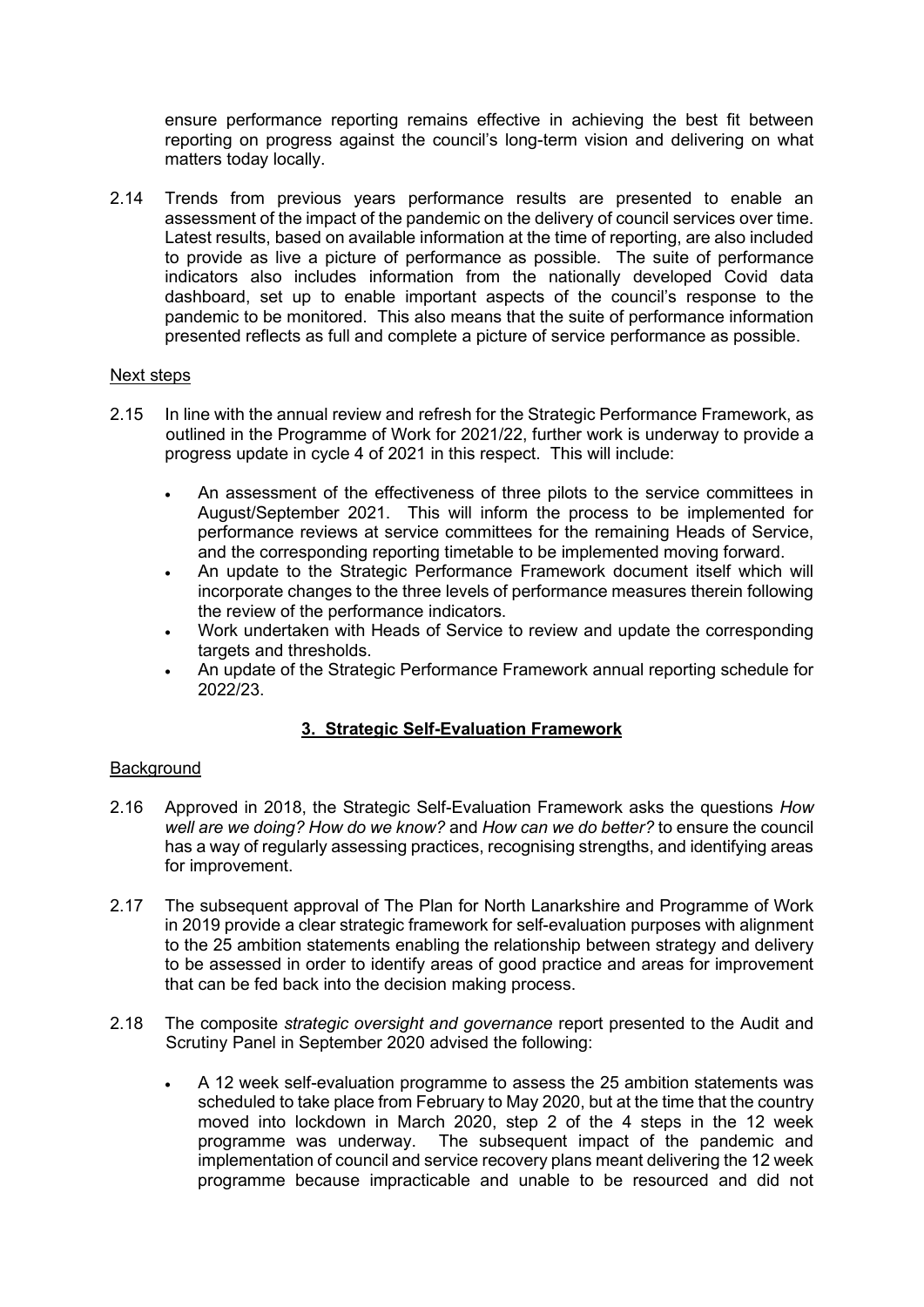progress further as planned.

- The council maintained its commitment to self-evaluation during 2021/21 by undertaking an exercise to assess the council's response to the pandemic. The findings from this exercise were subsequently reported to the Policy and Strategy Committee in October 2020.
- Following progression of recovery work, a review of the Strategic Self-Evaluation criteria and assessment programme would be undertaken to ensure this process remained relevant to, and aligned with, the future direction for the council.

#### Current position

- 2.19 The accompanying report on the agenda for the Audit and Scrutiny Panel agenda today (*P075.1: Review and refresh of the Strategic Self-Evaluation Framework*) provides a detailed update in terms of the annual review and refresh of the Strategic Self-Evaluation Framework and presents the updated Framework document itself. This also sets out the rolling review programme of review for 2021 and 2022.
- 2.20 This aims to formally deliver on the BVAR recommendation to ensure the council complies with the requirements of Best Value and Good Governance and, more importantly, ensure a mechanism is in place to assess the council's functions and activities and identify areas for improvement within the context of delivering the Programme of Work and fulfilling the ambitions set out in The Plan for North Lanarkshire.

#### Next steps

- 2.21 The Strategic Self-Evaluation Framework outlines the key challenge and scrutiny role of the Audit and Scrutiny Panel in line with their responsibility to provide an independent review of the council's governance, risk management, performance, and control frameworks. To support this, updates will be provided to the Panel on the findings from the rolling review programme to enable an ongoing assessment of the success of The Plan for North Lanarkshire and Programme of Work and ensure a fully aligned programme of improvement.
- 2.22 The rolling review programme will be updated as new evaluations are identified and kept on an annual review and refresh programme to ensure the Framework, and supporting Assessment Process, remain fit for purpose and support enhancements to the delivery of the Programme of Work and achievement of the long-term ambition set out in The Plan for North Lanarkshire.

# **4. Programme and Project Management Framework**

- 2.23 Members will recall the council's corporate Project Management Model was launched in April 2018 to enable each stage of delivery towards achieving the overall objectives of a project to be planned, guided, and implemented through a systematic and consistent approach.
- 2.24 At this time the comprehensive Model developed comprised matrices, process maps, a set of guidance, control documentation, and toolkits. This was supported by an extensive rollout of training across the organisation to enhance skills and understanding and ensure confidence in using the Model. A review programme was in place through the Audit and Scrutiny Panel to provide the required assurances that projects were being managed efficiently and effectively.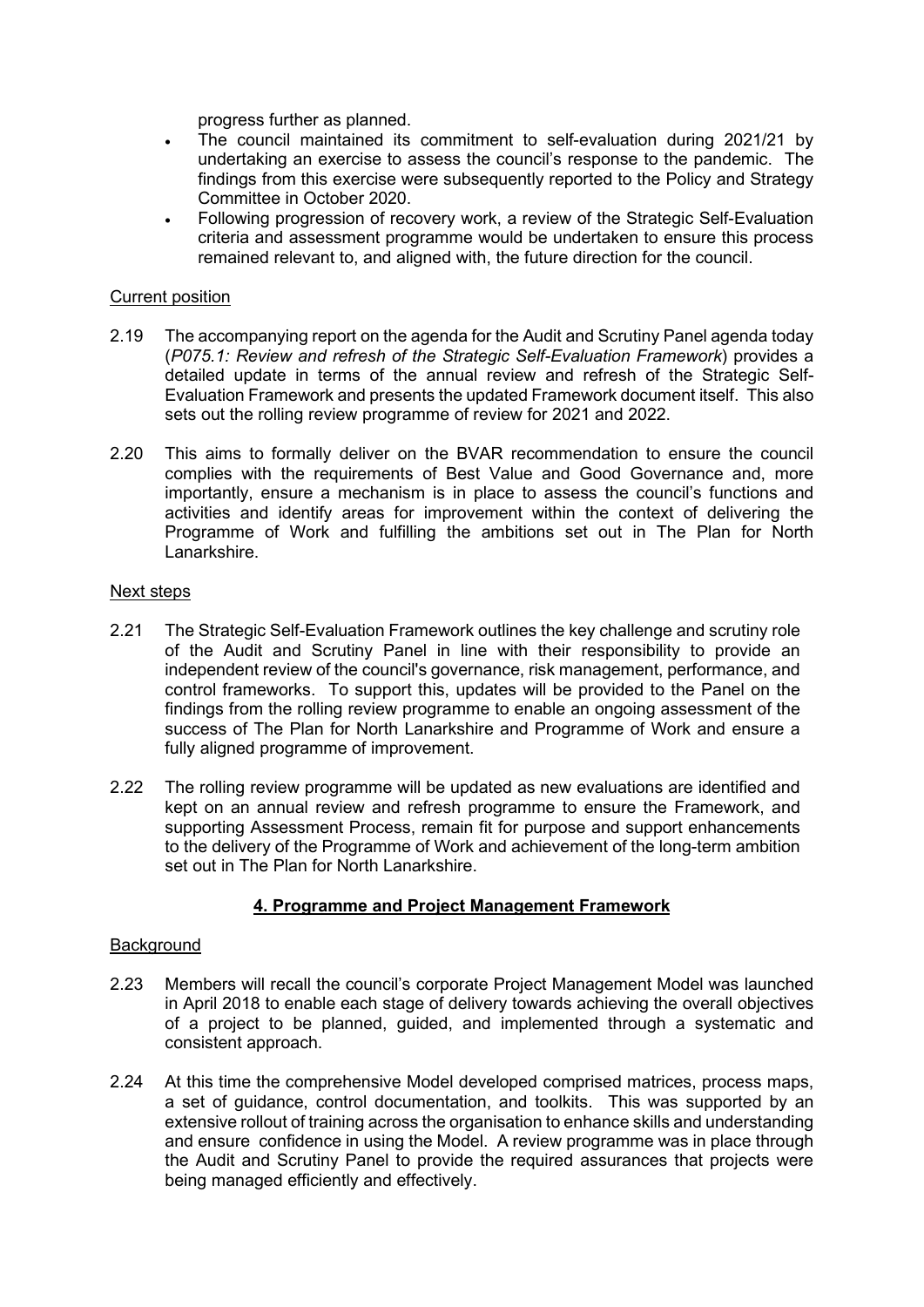2.25 An Internal Audit in December 2019 identified four areas where it was considered further action was required and/or there was scope for improvement. A report to the Corporate Management Team in April 2020 outlined the management actions proposed to address the Internal Audit recommendations but the ensuing impact of the pandemic and implementation of recovery plans meant the timescale for recovery of this work was assessed and identified to be March 2021. This also meant that the detailed enhancements outlined in the management actions became impracticable and unable to be resourced, and therefore did not progress as planned.

# Current position

- 2.26 The Corporate Management Team continue to recognise the necessity for the ongoing use of good project management and governance practices to effectively manage the scale of the challenge and investment in respect of delivering on the council's long-term vision. This is especially critical given the fast moving, unpredictable, challenging, and complex local government environment within which the council is now operating and where planning continually evolves and visibility into all programmes of work and their interconnections is essential.
- 2.27 For this reason, a review and refresh of the corporate Project Management Model is underway in line with the corresponding Programme of Work for 2021/22 (i.e. P075.1 Strategic oversight and accountability - *Update on the review and refresh programme to ensure each element in the supporting frameworks is up to date, on a timetable for review at an appropriate interval, and reported to the relevant committee. This includes use of the project management model implemented across the council to ensure a consistent, corporate approach to managing projects and programmes of work.*

#### Next steps

2.28 The review is scheduled to be completed by the end of 2021/22. In line with the key role the Audit and Scrutiny Panel has in respect of providing that "*independent review of the council's governance, risk management, performance, and control frameworks"*, the updated Programme and Project Management Framework will include a continuation of the review programme as a means of providing the required assurances that projects are being managed efficiently and effectively. This will also aim to ensure project teams adhere to the recommended guidance, use the control documentation, and follow each of the relevant stages in the Framework and will include opportunity for Members' scrutiny in this respect.

# **5. Strategic Governance Framework**

- 2.29 Approved in February 2020, the Strategic Governance Framework brings the principles of good governance together with legislative requirements and management processes by which the council is directed and controlled and through which it is accountable to, engages with, and leads the local community. It sets out the council's local code of governance in line with the national *Delivering Good Governance in Local Government: Framework* (2016).
- 2.30 The Strategic Governance Framework recognises the importance of good governance in terms of meeting statutory Best Value obligations and ensuring the council is able to effectively pursue the long-term ambition set out in The Plan for North Lanarkshire, while ensuring this is underpinned with control and the management of risk.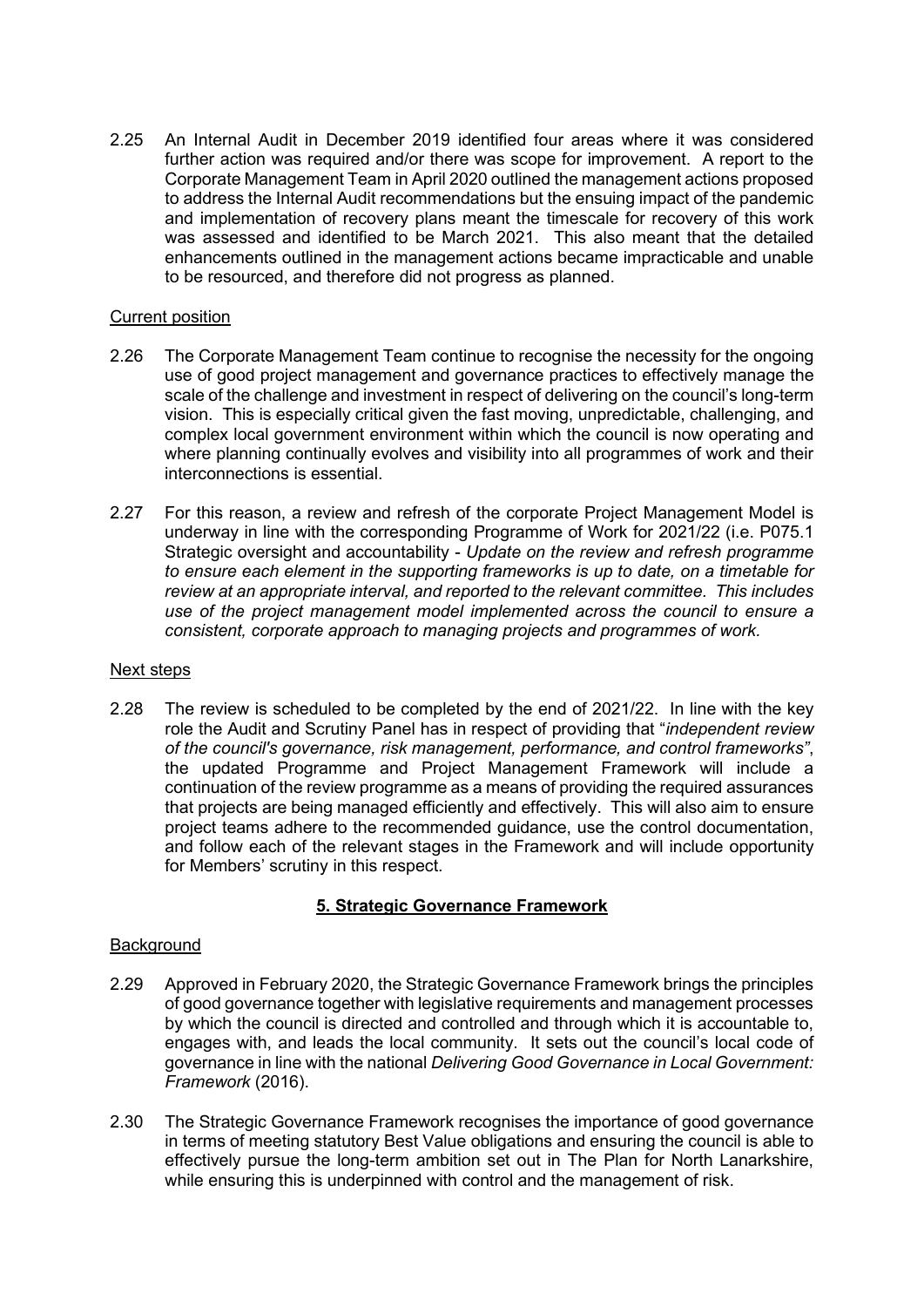2.31 The composite *strategic oversight and governance* report presented to the Audit and Scrutiny Panel in September 2020 updated on the progress undertaken to date to ensure each element or mechanism within the Strategic Governance Framework was up to date, on a timetable for review at an appropriate internal, and subsequently reported to committee. The impact of the coronavirus pandemic on resources available to deploy to this work was noted as was the recovery timeframe of March 2021 allocated in line with the council and service recovery plans.

# Current position

- 2.32 An extensive programme of activity has since been undertaken during 2021 to carry out the annual review and refresh of the Strategic Governance Framework. This has included work to:
	- Update the Framework document itself to set the council's local code of governance within the context of the national *Delivering Good Governance in Local Government: Framework*, the environment within which the council operates, and The Plan for North Lanarkshire.
	- Improve alignment with the creation of the Annual Governance Statement through the development and implementation of a process map that clearly outlines the nine steps in the annual review and assessment process and the roles, responsibilities, and timelines therein. This included further endorsement of their annual evaluation role in terms of the Corporate Management Team identifying improvement actions and/or future planned developments in relation to key governance arrangements and continuous improvement.
	- Carry out a review of all of the elements and mechanisms that make up the council's local code of governance to ensure each was on a review programme and up to date. Where this was not the case, engagement was undertaken with the relevant *element or mechanism* owner to establish a review timeline. This included assigning the Heads of Service responsible for reviewing each item and keeping it up to date. Hyperlinks for all *elements and mechanisms* were reviewed and updated to ensure these reflected the most up to date document and position.
	- Assess the current position of all *elements and mechanisms* on the review programme through development of a RAG status. This aims to ensure all *elements and mechanisms* are as up to date as they require to be while providing a method by which to identify and prioritise items requiring to be reviewed and updated further.
	- Introduce a checklist for Heads of Service to use when reviewing and updating each of the *elements and mechanisms* on the Strategic Governance Framework review programme. As such, all reports to committee which provide an update on work to review and refresh an *element or mechanism* require to contain (a) an assessment of the effectiveness of the particular *element or mechanism*, (b) a summary outlining the changes / improvements made to the *element* or *mechanism* since the last update, and (c) the role of the *element or mechanism* in supporting the successful delivery of The Plan for North Lanarkshire.
	- Redesign the Framework document itself so that all five frameworks (once all are reviewed and refreshed) are designed and structured in a similar format and therefore seen to be part of the same suite of related documents.
- 2.33 Following the range of activity identified in paragraph 2.32, the refreshed Strategic Governance Framework and updated review programme was approved at the Audit and Scrutiny Panel meeting on 2nd September 2021.

# Next steps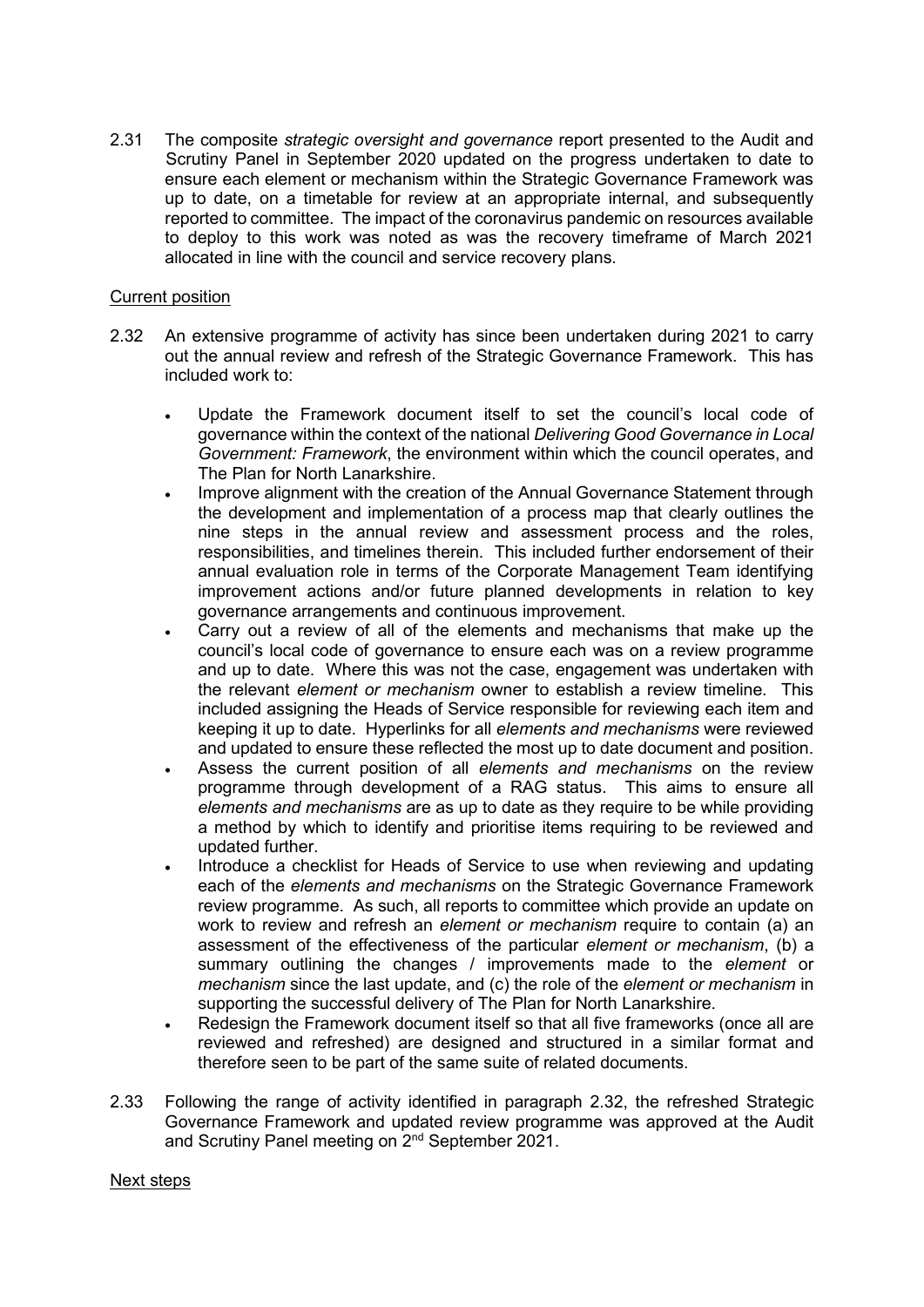- 2.34 Moving forward, the Strategic Governance Framework and its accompanying review programme will remain on a formal annual review process that will take place in Spring each year in order to inform production of the council's Annual Governance Statement.
- 2.35 In the meantime, the list of *elements and mechanisms* will be kept under review to ensure updates are submitted to the relevant committee (as appropriate and in line with the review programme), and any other policy developments or legislative changes reported to committee are considered for inclusion in the council's local code of governance, as appropriate. The inclusion of relevant performance measures will also be considered within the Strategic Governance Framework in order to further support the assessment of the effectiveness of specific *elements and mechanisms*.

# **3. Public Sector Equality Duty and Fairer Scotland Duty**

3.1 There is no requirement to carry out a Fairer Scotland Duty or Equality Impact Assessment based on the recommendations in this report; no new decisions are being made.

#### **4. Implications**

#### 4.1 **Financial impact**

There is no financial impact arising from the recommendations in this report.

#### 4.2 **HR policy / Legislative impact**

The Local Government in Scotland Act 2003 introduced the duty of Best Value; this requires that councils "*make arrangements to secure continuous improvement in performance*".

This duty remains unchanged, the Accounts Commission do however recognise the challenges and have adopted the following set of principles to help guide their work and ensure they fulfil their responsibilities during the pandemic:

- The Commission recognises the significant pressures under which local government finds itself as a result of the pandemic.
- The Commission is of the firm view that the principles of sound financial management, good governance, public accountability, and transparency are vital in this emergency situation, although how these are delivered and achieved are likely to be different.

#### 4.3 **Technology / Digital impact** None identified.

- 4.4 **Environmental impact** None identified
- 4.5 **Communications impact** None identified.

### 4.6 **Risk impact**

Work to ensure an annual review and refresh programme for the set of five interconnected corporate frameworks ensures the council continues to support the Best Value duty and comply with the principles set out within the *Delivering Good*